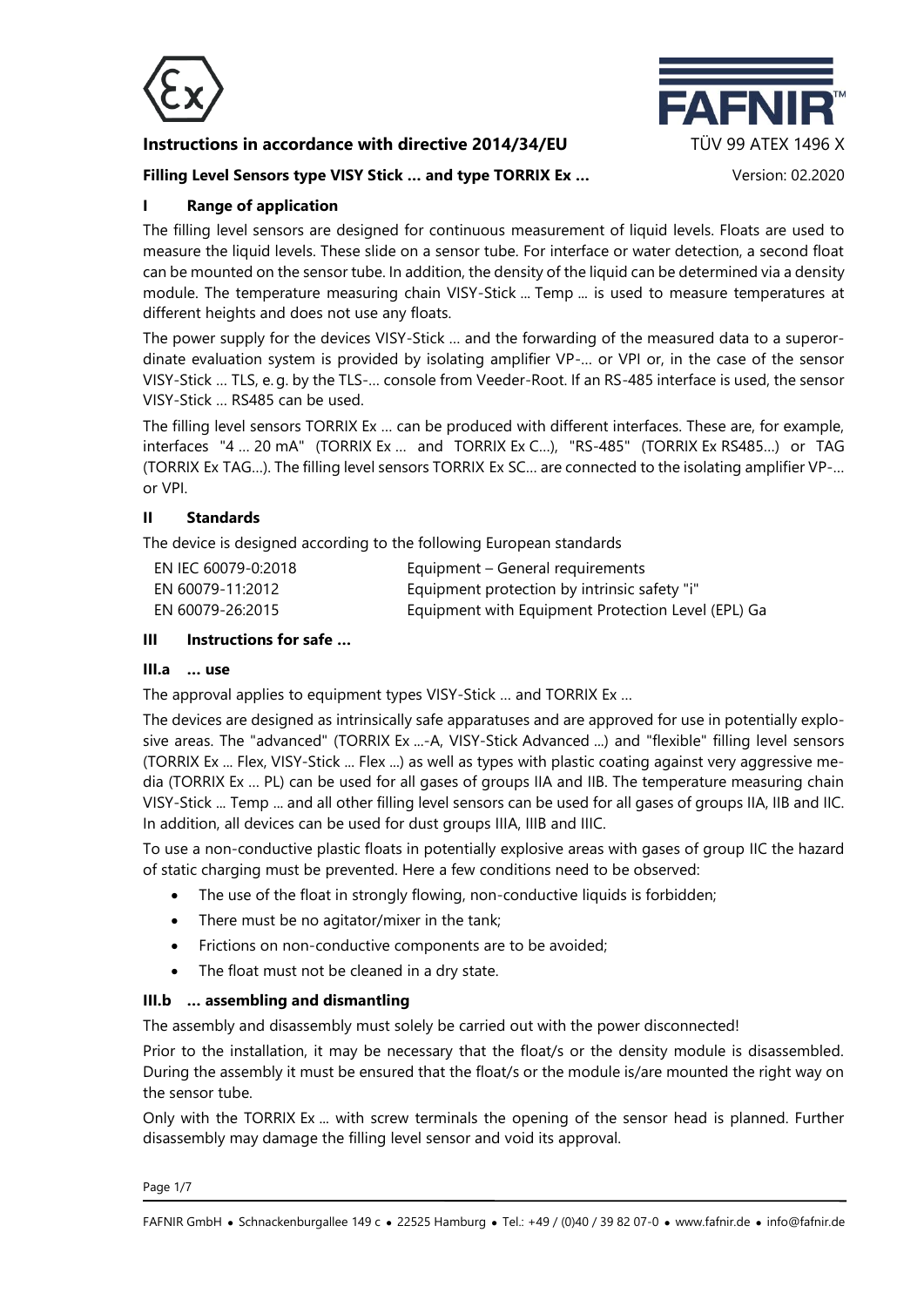



## **III.c … installation**

All wiring operations must solely be carried out with the power disconnected. Special rules and regulations, including EN 60079-14 and local installation regulations, must be observed.

If a device is supplied with screw-in unit, the thread of the screw-in unit must be fitted with a suitable sealing material, screwed into the existing sleeve and tightened. In case of a riser installation the plastic centring aid is plugged onto the sensor head. Then allow the sensor to slide into the riser tube until it stands firmly on the bottom. If the filling level sensor is supplied without process fitting, the installer is responsible for compliance with the Ex requirements.

General information (see also EN 60079-26, Clause 4.3):

If a device is installed into the boundary wall between zone 0 and zone 1, it is essential to ensure that a minimum protection of IP66 or IP67 is achieved after installation.

Through the process connection, there may be an opening in the boundary wall to the area requiring EPL Ga. There is then the risk of the release of flammable gas and the flame entrance.

*Flexible filling level sensor (TORRIX Ex … Flex …, VISY-Stick … Flex …)*

This type can be produced with different sensor bases to serve for stabilizing the sensor. A base can be a magnetic base. The magnet is then encapsulated in an electricity conducting plastic and can therefore be used in potentially explosive areas.

If this version is manufactured without a fixture, it may only be used in non-flowing liquids or it must be ensured that it does not turn, e. g. by a protective tube or by a weight as a sensor foot.

*LPG filling level sensor VISY-Stick … LPG …*

The adjustable installation kit for LPG tanks was developed to allow the sensor to be installed and removed at any time without any additional work and without having to open the tank. The adjustable installation kit for LPG tanks consists of a jacket pipe with special LPG float made of BUNA and a ¾" NPT cutting ring fitting. In the case of installation with a cutting ring fitting, the position of the sensor can no longer be altered after the union nut has been tightened.

*Environmental sensor VISY-Stick Sump …*

This environmental sensor can be fixed with the mounting kit.

When wiring the sensor to the associated apparatus (preferably blue coloured cable), the approved inductance and capacitance of the associated apparatus must not be exceeded. The terminals of the sensor must be connected to the same terminals of the isolating amplifier.

For the filling level sensors with screw terminals type TORRIX Ex ... and TORRIX Ex HART ... the terminal designation is "+" and "-" For devices with M12 plug, the pin assignments are as follows:

| Pin | <b>TORRIX Ex SC</b><br>VISY-Stick | <b>TORRIX Ex C</b><br><b>TORRIX Ex TAG </b><br><b>VISY-Stick  TLS</b> | <b>TORRIX Ex RS485 </b><br>VISY-Stick  RS485 | M12 cable (female) |
|-----|-----------------------------------|-----------------------------------------------------------------------|----------------------------------------------|--------------------|
|     |                                   |                                                                       |                                              |                    |
|     |                                   |                                                                       | A (+                                         |                    |
|     |                                   |                                                                       |                                              |                    |
|     |                                   |                                                                       | $B(-$                                        |                    |

Table 1: Pin assignment of the sensors

The sensors must be integrated into the potential equalization of the hazardous area. A PA connecting terminal on the sensor head is available for integration of the devices into the potential equalization.

Page 2/7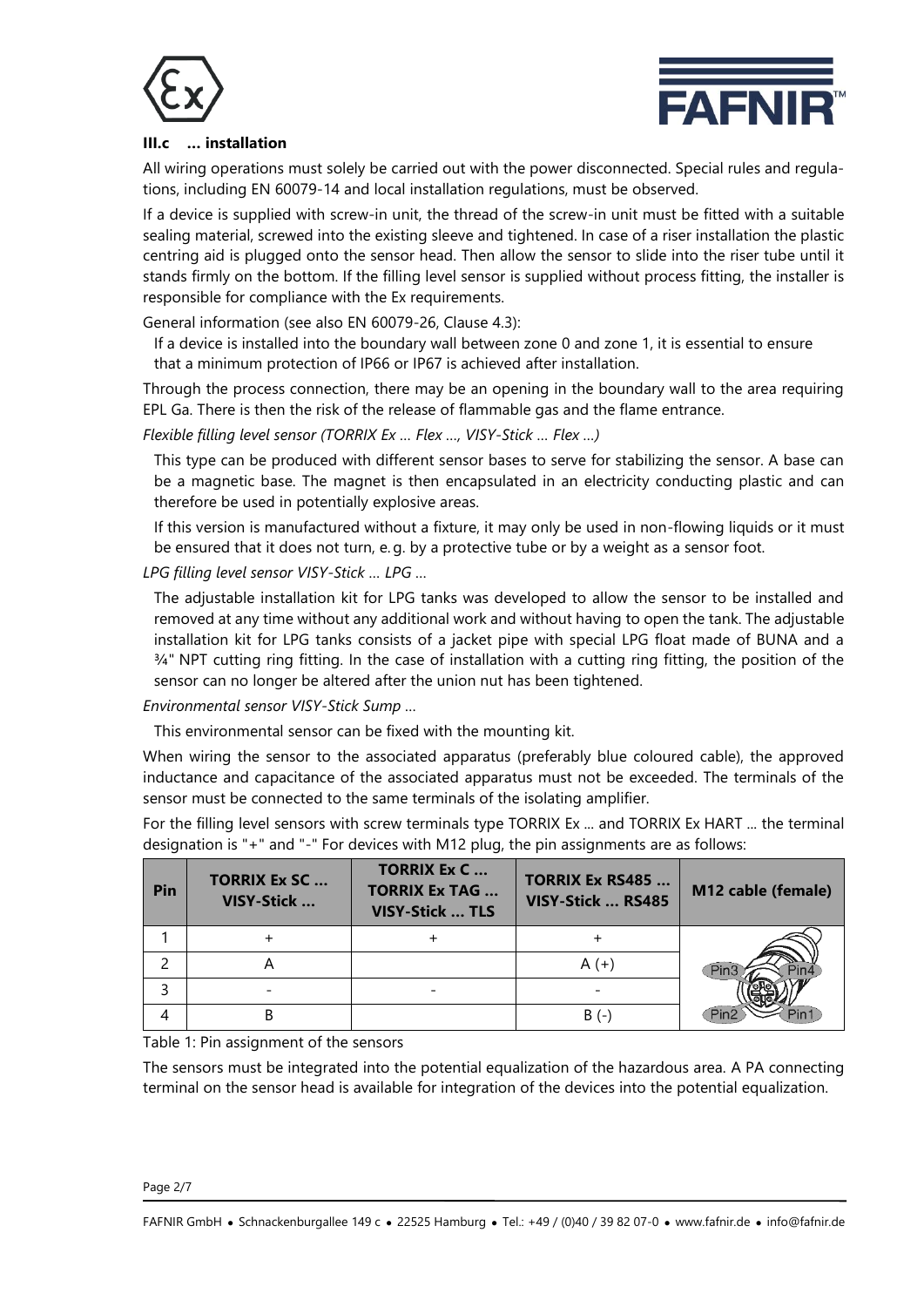



General information (see also EN 60079-14:2013, clause 6.4.1):

Exposed conductive parts need not be separately connected to the equipotential bonding system if they are firmly secured to and are in conductive contact with structural parts or piping which are connected to the equipotential bonding system.

## **III.d … adjustment**

For the operation the sensors, no Ex-relevant adjustments are necessary.

## **III.e … putting into service**

Before putting into service, all devices must be checked for correct connection and installation. The electrical supply, including the connected devices, must be checked.

# **III.f … maintenance (servicing and emergency repair)**

The apparatus is generally maintenance-free. In the case of a defect, this must be returned to the manufacturer FAFNIR or one of its representatives.

In accordance with the requirements for dielectric strength according to EN 60079-11, Clause 6.3.13 there is compliance with the insulation test between the intrinsically safe circuit and the chassis of the device with a voltage of 500  $V_{AC}$ .

Warning: The type VISY-Stick Sump … and floats made of non-conductive plastic must only be cleaned with a damp cloth, to minimize the risk of electrostatic charging.

# **IV Equipment marking**

- 1 Manufacturer: FAFNIR GmbH, 22525 Hamburg
- 2 Type designation: TORRIX Ex … / VISY-Stick …
- 3 Certificate number: TÜV 99 ATEX 1496 X
- 4 Ex marking:
- 4a according to directive: <u>\_\_\_</u> II 1 GD



4b according to standards: *TORRIX Ex …*

> Ex ia IIC T6…T4 Ga Ex ia IIC T6…T4 Ga/Gb Ex ia IIC T6…T4 Gb Ex ia IIIC T160 °C Da *TORRIX Ex …-A / TORRIX Ex … Flex / TORRIX Ex … PL* Ex ia IIB T6…T4 Ga Ex ia IIB T6…T4 Ga/Gb

Ex ia IIB T6…T4 Gb Ex ia IIIC T160 °C Da

*TORRIX Ex SC… / VISY-Stick … / VISY-Stick (Flex) Temp*

Ex ia IIC T6…T5 Ga Ex ia IIC T6…T4 Ga/Gb Ex ia IIC T6…T4 Gb Ex ia IIIC T135 °C Da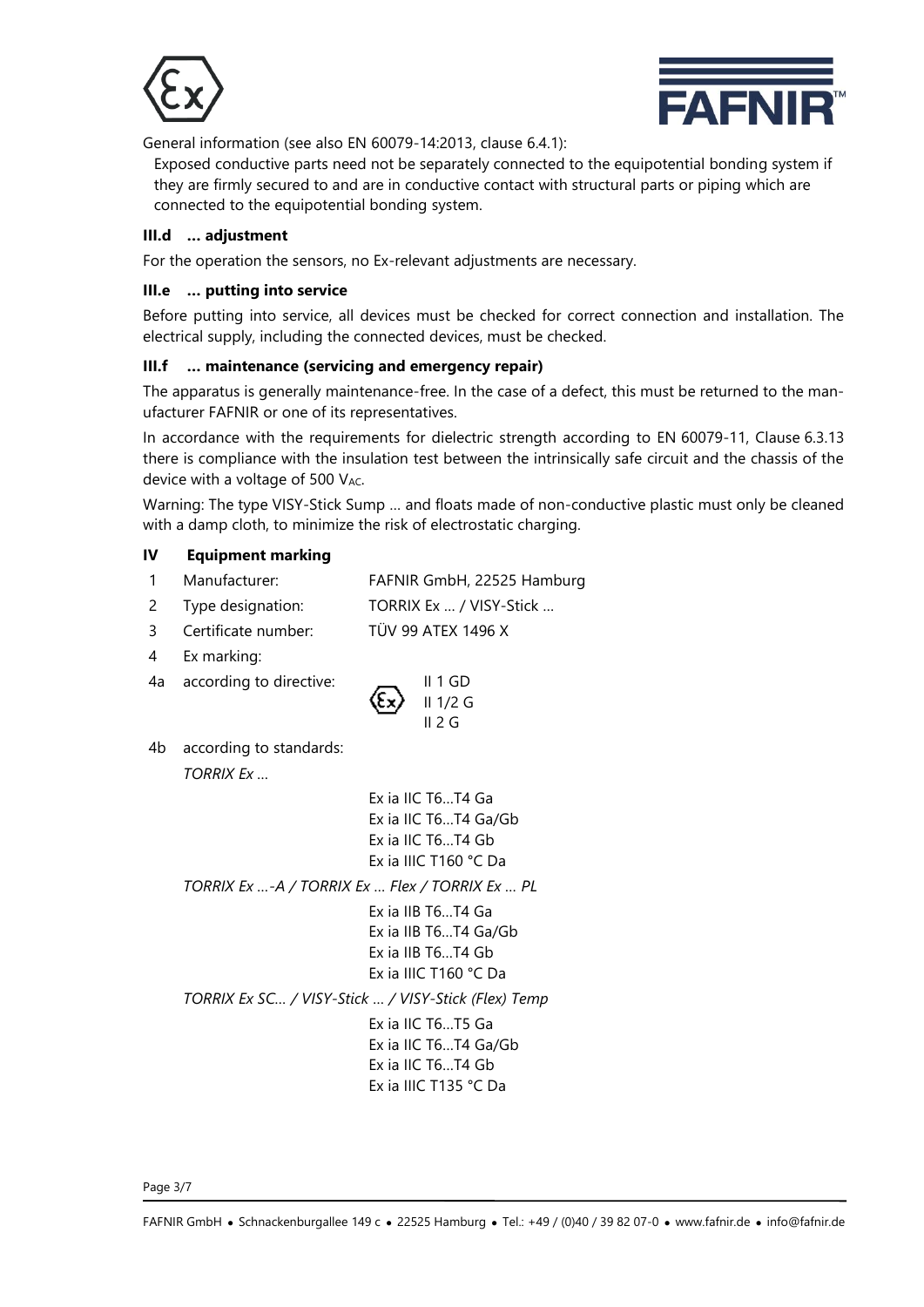



*TORRIX Ex SC…-A / TORRIX Ex SC… Flex / TORRIX Ex SC… PL / VISY-Stick Advanced … / VISY-Stick … Flex …* Ex ia IIB T6…T5 Ga Ex ia IIB T6…T4 Ga/Gb Ex ia IIB T6…T4 Gb Ex ia IIIC T135 °C Da *TORRIX Ex C… / TORRIX Ex RS485… / TORRIX Ex TAG… / VISY-Stick … RS485 / VISY-Stick (Flex) Temp RS485* Ex ia IIC T6…T4 Ga Ex ia IIC T6…T4 Ga/Gb Ex ia IIC T6…T4 Gb Ex ia IIIC T125°C Da *TORRIX Ex C…-A / TORRIX Ex C… Flex / TORRIX Ex C… PL / TORRIX Ex RS485…-A / TORRIX Ex RS485… Flex / TORRIX Ex RS485… PL / TORRIX Ex TAG…-A / TORRIX Ex TAG… Flex / TORRIX Ex TAG… PL / VISY-Stick Advanced … RS485 / VISY-Stick … Flex … RS485* Ex ia IIB T6…T4 Ga Ex ia IIB T6…T4 Ga/Gb Ex ia IIB T6…T4 Gb Ex ia IIIC T125°C Da *VISY-Stick … TLS / VISY-Stick (Flex) Temp TLS* Ex ia IIC T4 Ga Ex ia IIC T4…T3 Ga/Gb Ex ia IIC T4…T3 Gb Ex ia IIIC T195°C Da *VISY-Stick Advanced … TLS / VISY-Stick … Flex … TLS* Ex ia IIB T4 Ga Ex ia IIB T4…T3 Ga/Gb Ex ia IIB T4…T3 Gb Ex ia IIIC T195°C Da \*Warning marking: WARNING – Potential electrostatic charging hazard – See instructions 6 CE marking:  $\text{CE}$  **CE** 0044

7 Technical data: See instructions for technical data

5

<sup>\*</sup> Warning remark is only valid for Sensor VISY-Stick Sump …

Page 4/7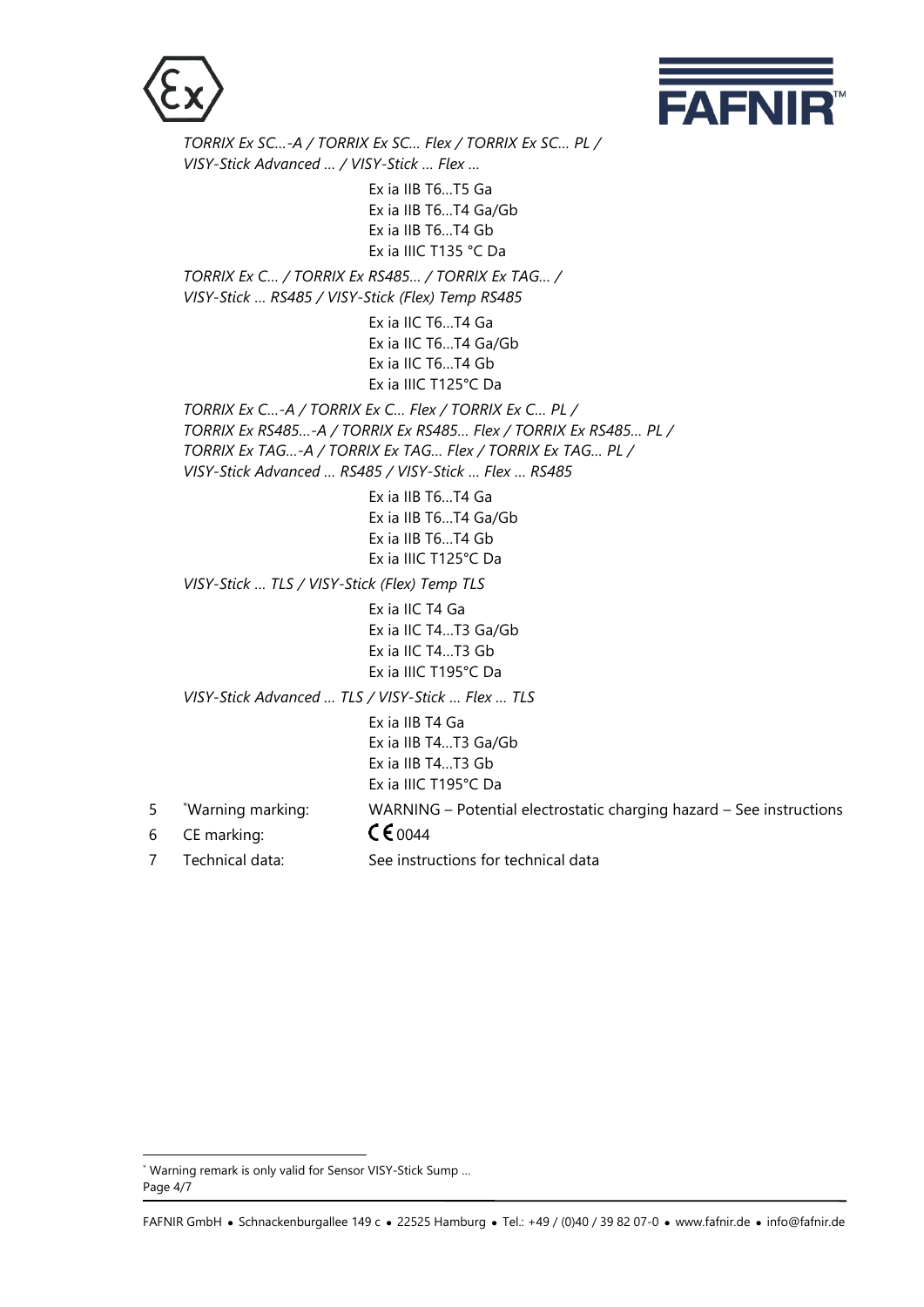



# **V Technical data**

The following electrical input values apply to the filling level sensors:

| <b>Electrical</b><br>variable |                          | <b>TORRIX Ex SC</b><br>VISY-Stick | VISY-Stick  TLS  | <b>TORRIX Ex</b><br><b>TORRIX Ex C</b><br><b>TORRIX Ex RS485</b><br><b>TORRIX Ex TAG</b><br>VISY-Stick  RS485 |
|-------------------------------|--------------------------|-----------------------------------|------------------|---------------------------------------------------------------------------------------------------------------|
| Ui                            | $\leq$                   | 15 V                              | 13 V             | 30 V                                                                                                          |
| 1ì.                           | $\leq$                   | $60 \text{ mA}$                   | 200 mA           | 100 mA / 200 mA <sup>*</sup>                                                                                  |
| $P_i$                         | $\leq$                   | 100 mW                            | 625 mW           | 1 W                                                                                                           |
| $C_i$                         | $\overline{\phantom{a}}$ | 10nF                              | 20 <sub>nP</sub> | 10nF                                                                                                          |
| Li                            | $\overline{\phantom{a}}$ | $100 \mu H$                       | 410 µH           | $20 \mu H$                                                                                                    |

Table 2: Electrical input data of filling level sensors

When using the equipment in potentially explosive gas atmospheres please consult table 3 to table 5 for the maximum temperatures depending on temperature classes and category respectively equipment protection levels.

*Type TORRIX Ex SC… / VISY-Stick …*

| <b>Temperature class</b>                                                               | $T_a$              | $T_{\rm F}$               |  |
|----------------------------------------------------------------------------------------|--------------------|---------------------------|--|
| Category 1G resp. EPL Ga (filling level sensor completely installed in zone 0)         |                    |                           |  |
| T6                                                                                     | $-20$ °C $$ +50 °C |                           |  |
| T5, T4, T3, T2, T1                                                                     | $-20$ °C $+60$ °C  |                           |  |
| Category 1/2G resp. EPL Ga/Gb (sensor head installed in zone 1, Sensor pipe in zone 0) |                    |                           |  |
| T6                                                                                     | $-40 °C  +50 °C$   | $-20$ °C $$ +50 °C        |  |
| T5                                                                                     | $-40 °C + 65 °C$   | $-20 °C + 60 °C$          |  |
| T4, T3, T2, T1                                                                         | $-40 °C + 85 °C$   |                           |  |
| Category 2G resp. EPL Gb (filling level sensor completely installed in Zone 1)         |                    |                           |  |
| T6                                                                                     | $-40 °C + 50 °C$   | $-40 °C + 85 °C$          |  |
| T5                                                                                     | $-40 °C + 65 °C$   | $-40$ °C $\ldots$ +100 °C |  |
| T4                                                                                     |                    | $-40 °C + 135 °C$         |  |
| T3                                                                                     | $-40 °C = +85 °C$  | $-40$ °C $ + 200$ °C      |  |
| T2                                                                                     |                    | $-40$ °C  +300 °C         |  |
| Τ1                                                                                     |                    | $-40 °C + 450 °C$         |  |

Table 3: Service temperatures of the filling level sensors in basic version (without interface board)

Page 5/7

 $*$  The permissible input current I<sub>i</sub> depends on the ambient temperature T<sub>a</sub>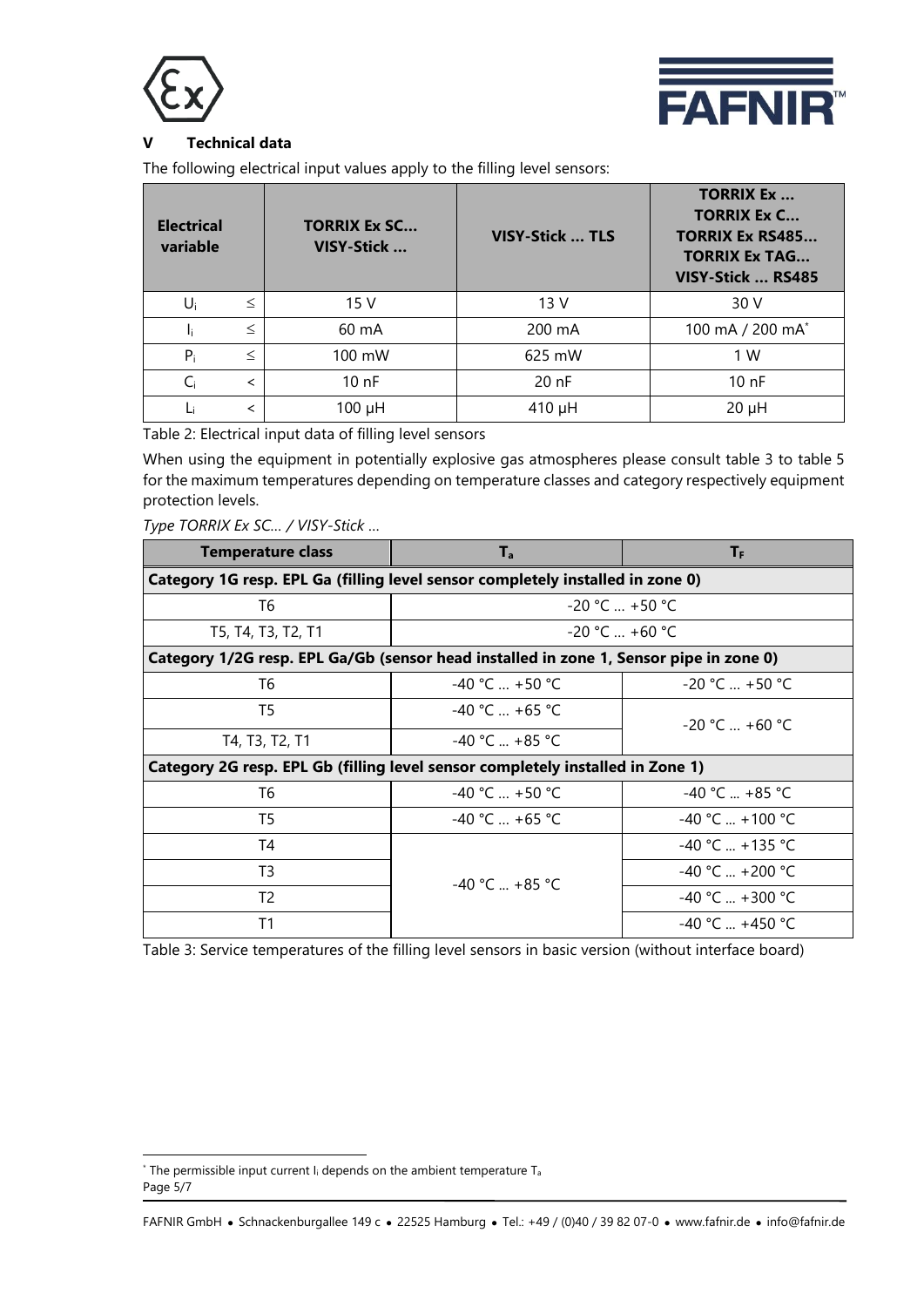



*Type TORRIX Ex … / TORRIX Ex C… / TORRIX Ex RS485… / TORRIX Ex TAG… / VISY-Stick … RS485*

| <b>Temperature class</b>                                                               | $T_a$                                                                      | $T_F$                                                                |  |
|----------------------------------------------------------------------------------------|----------------------------------------------------------------------------|----------------------------------------------------------------------|--|
| Category 1G resp. EPL Ga (filling level sensor completely installed in zone 0)         |                                                                            |                                                                      |  |
| T <sub>6</sub>                                                                         | $i \le 100$ mA: -20 °C $\ldots$ +40 °C<br>$I_i \le 200$ mA: -20 °C  +25 °C |                                                                      |  |
| T <sub>5</sub>                                                                         | $I_i \le 100$ mA: -20 °C  +55 °C<br>$I_i \le 200$ mA: -20 °C  +40 °C       |                                                                      |  |
| T4, T3, T2, T1                                                                         | $-20 °C  +60 °C$                                                           |                                                                      |  |
| Category 1/2G resp. EPL Ga/Gb (sensor head installed in zone 1, Sensor pipe in zone 0) |                                                                            |                                                                      |  |
| T <sub>6</sub>                                                                         | $I_i$ ≤ 100 mA: -40 °C  +40 °C<br>$I_i$ ≤ 200 mA: -40 °C  +25 °C           | $I_i \le 100$ mA: -20 °C  +40 °C<br>$i_1 \le 200$ mA: -20 °C  +25 °C |  |
| T <sub>5</sub>                                                                         | $I_i \le 100$ mA: -40 °C  +55 °C<br>$I_i \le 200$ mA: -40 °C  +40 °C       | $I_i \le 100$ mA: -20 °C  +55 °C<br>$I_i \le 200$ mA: -20 °C  +40 °C |  |
| T4, T3, T2, T1                                                                         | $I_i$ ≤ 100 mA: -40 °C  +85 °C<br>$I_i \le 200$ mA: -40 °C  +70 °C         | $-20 °C$ +60 °C                                                      |  |
| Category 2G resp. EPL Gb (filling level sensor completely installed in Zone 1)         |                                                                            |                                                                      |  |
| T <sub>6</sub>                                                                         | $i_1 \le 100$ mA: -40 °C  +40 °C<br>$I_i$ ≤ 200 mA: -40 °C  +25 °C         | -40 °C  +85 °C                                                       |  |
| T5                                                                                     | $I_i \le 100$ mA: -40 °C  +55 °C<br>$I_i \le 200$ mA: -40 °C  +40 °C       | $-40 °C$ +100 °C                                                     |  |
| T4                                                                                     | $I_i$ ≤ 100 mA: -40 °C  +85 °C<br>$I_i \le 200$ mA: -40 °C  +70 °C         | -40 °C  +135 °C                                                      |  |
| T3                                                                                     |                                                                            | $-40$ °C  +200 °C                                                    |  |
| T <sub>2</sub>                                                                         |                                                                            | $-40 °C$ +300 °C                                                     |  |
| T1                                                                                     |                                                                            | $-40 °C + 450 °C$                                                    |  |

Table 4: Service temperatures of the filling level sensors with 4 … 20 mA, RS-485 or TAG interface *Type VISY-Stick … TLS*

| <b>Temperature class</b>                                                               | $T_a$            | ΤF                |  |
|----------------------------------------------------------------------------------------|------------------|-------------------|--|
| Category 1G resp. EPL Ga (filling level sensor completely installed in zone 0)         |                  |                   |  |
| T4, T3, T2, T1                                                                         | $-20$ °C  +60 °C |                   |  |
| Category 1/2G resp. EPL Ga/Gb (sensor head installed in zone 1, Sensor pipe in zone 0) |                  |                   |  |
| T4                                                                                     | $-40 °C + 75 °C$ | $-20 °C  +60 °C$  |  |
| T <sub>3</sub> , T <sub>2</sub> , T <sub>1</sub>                                       | $-40 °C + 85 °C$ |                   |  |
| Category 2G resp. EPL Gb (filling level sensor completely installed in Zone 1)         |                  |                   |  |
| T4                                                                                     | $-40 °C + 75 °C$ | $-40$ °C  +135 °C |  |
| T <sub>3</sub>                                                                         |                  | $-40 °C + 200 °C$ |  |
| T2                                                                                     | $-40 °C$ +85 °C  | $-40 °C + 300 °C$ |  |
| Τ1                                                                                     |                  | $-40 °C + 450 °C$ |  |

Table 5: Service temperatures of the filling level sensors with TLS interface

For use in category 1G resp. 1/2G, the following applies:

The process pressure for the media must be between 0.8 bar and 1.1 bar where explosive vapour-air mixtures are present. If no explosive mixtures are present, the equipment may also be operated outside this area according to the manufacturer's specification.

Page 6/7